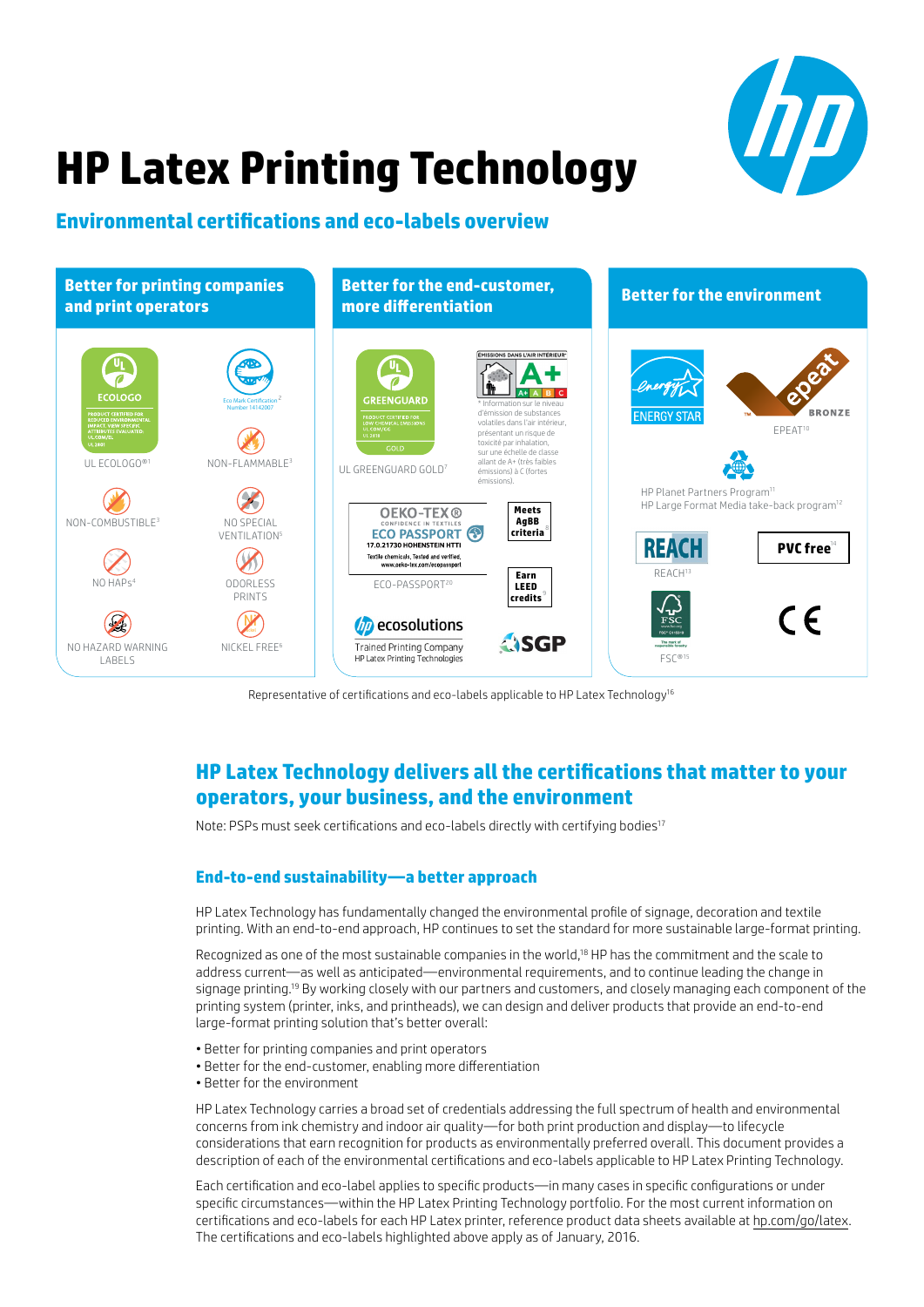# **Better for printing companies and print operators**

Using water-based inks eliminates exposure to inks with hazard warning labels and high solvent concentrations, and simplifies ventilation, storage, and transportation requirements.

Primary eco-label:

#### **UL ECOLOGO®1**

A prominent, voluntary certification issued by UL Environment and recognized worldwide. ECOLOGO® Certification to UL 2801 demonstrates that an ink meets a range of multi-attribute, lifecycle based criteria related to human health and environmental considerations. The standard criteria include testing for heavy metals content and solvents, requirements for low VOC content levels, as well as product recyclability. HP is the only large-format digital printing manufacturer to earn ECOLOGO® Certification for latex printing as of January, 2016. See [ul.com/EL](http://ul.com/EL)

Other eco-labels:

# **Japan Eco Mark2**

Products certified by the Eco Mark Office of Japan Environment Association, as compared to similar products, demonstrate reduced environmental impacts. Applicable to select HP Latex ink cartridges. See [ecomark.jp/english/](http://ecomark.jp/english/)

HP resources:

# **Material Safety Data Sheet (MSDS)—hazard statements and precautionary measures**

As reported in the MSDS for HP Latex printing supplies, HP Latex Inks do not require any hazardous classification according to the European Regulation (EC) 1272/2008. HP Latex Inks are non-flammable and non-combustible,<sup>3</sup> nickel free,<sup>6</sup> and contain no HAPs.<sup>4</sup> No special ventilation is required,<sup>5</sup> and there are no special transport or storage requirements.

# **Better for the end-customer, enabling more differentiation**

Deliver more applications and differentiate your business with odorless prints—ideal for sensitive indoor environments like schools and hospitals—that go where solvent and UV-curable can't.

Primary eco-labels:

#### **UL GREENGUARD GOLD7**

A prominent, voluntary certification issued by UL Environment and recognized worldwide. UL GREENGUARD GOLD Certification to UL 2818 demonstrates that products are certified to UL GREENGUARD standards for low chemical emissions into indoor air during product usage. The UL GREENGUARD GOLD Certification indicates that products including inks, printed substrates, and the combination of both for indoor applications—contribute to healthier indoor environments by minimizing potential exposure to airborne chemicals. Different applications are certified by UL GREENGUARD GOLD, ranging from small indoor signage to full wallcoverings. HP Latex Technology is certified to the maximum level which includes wallcovering applications. See [ul.com/gg.](http://ul.com/gg)

#### **ECO PASSPORT by OEKO-TEX® <sup>20</sup>**

ECO PASSPORT is an independent certification system for textile chemicals, colorants and auxiliaries from OEKO-TEX® Confidence on Textiles. It consists of a two-step verification procedure that analyzes if the compounds and each ingredient meet specific criteria for sustainability, safety, and regulatory compliance. ECO PASSPORT pre-qualifies the chemicals for developing finished articles that comply with Oeko-Tex® Standard 100, therefore contributing to high and effective product safety from a consumer's point of view. See [oeko-tex.com/ecopassport.](http://oeko-tex.com/ecopassport)

Other eco-labels:

#### **Émissions dans l'air intérieur**

Mandatory labeling for decoration products in France. Provides a statement on the level of emission of volatile substances in indoor air posing health risks if inhaled—on a scale from A+ (very low-emission) to C (high-emission). Wall decorations printed with HP Latex Inks and HP PVC-free Wall Paper are rated A+ according to Émissions dans l'air intérieur. See [developpement-durable.gouv.fr](http://developpement-durable.gouv.fr)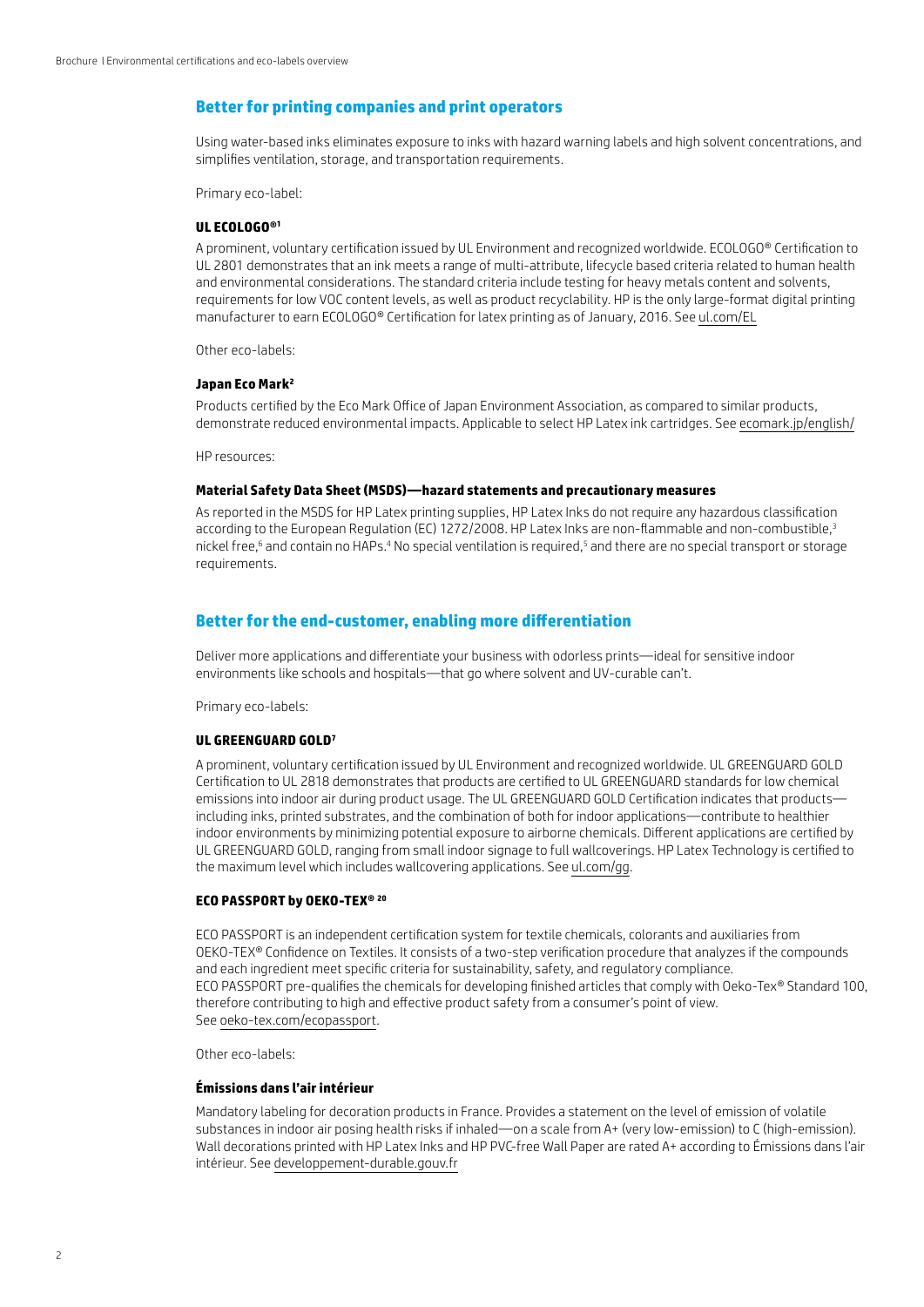## **AgBB8**

AgBB is a health-related evaluation of building products in Germany. Prints produced with HP Latex Inks on HP PVCfree Wall Paper meet AgBB criteria for health-related evaluation of VOC emissions of indoor building products. See [umweltbundesamt.de/en/topics/health/commissions-working-groups/committee-for-health-related-evaluation](http://umweltbundesamt.de/en/topics/health/commissions-working-groups/committee-for-health-related-evaluation-of-building)[of-building](http://umweltbundesamt.de/en/topics/health/commissions-working-groups/committee-for-health-related-evaluation-of-building)

## **LEED9**

USGBC's LEED program (United States Green Building Council's Leadership in Energy and Environmental Design) green building certification program recognizes best-in-class building strategies and practices. Based on low chemical emissions confirmed by UL GREENGUARD GOLD Certification, prints produced on HP PVC-free Durable Smooth Wall Paper using HP Latex Inks enable LEED credits in the low emitting category. See [usgbc.org/leed](http://usgbc.org/leed)

Other programs that help print service providers( $PSPs$ <sup>17</sup> to better communicate their sustainability printing efforts and create new business opportunities:

#### **Sustainable Green Printing (SGP) Partnership certification**

The Sustainable Green Printing (SGP) Partnership is the leading comprehensive sustainability certifier of print facilities. SGP advocates best practices and innovation among print community stakeholders, aligning the printing industry and its customers in the pursuit of a more accountable, sustainable supply chain. Helps communicate your sustainable printing efforts, to create new business opportunities. See [sgppartnership.org](http://sgppartnership.org)

#### **HP Ecosolutions Trained Printing Company Program**

The HP Ecosolutions Trained Printing Company Program for HP Latex Printing Technology users provides convenient web-based training to help PSPs gain knowledge and provide value to the growing number of clients looking for graphics solutions with reduced environmental impact. See [hp.com/ecosolutions/tpc](http://hp.com/ecosolutions/tpc)

# **Better for the environment**

From printers designed to minimize the environmental impact of printing through manufacturing, use, and disposal to developing and sourcing sustainable substrates, HP is designing end-to-end sustainability into large-format signage printing.

HP Latex printers, primary eco-labels:

#### **ENERGY STAR®**

A voluntary United States (US) Environmental Protection Agency (EPA) program that certifies products for superior energy efficiency. The mark is broadly recognized, and furthermore, products sold to governments in the US, Taiwan, the EU, Australia/New Zealand, and Japan must be ENERGY STAR® certified. Select HP Latex printers are ENERGY STAR® certified.

#### **EPEAT Bronze<sup>10</sup>**

The Electronic Product Environmental Assessment Tool (EPEAT) is a voluntary certification that provides a comprehensive environmental rating that helps identify "greener" electronic components. Qualified products meet rigorous criteria across the complete product lifecycle—from materials restriction to packaging and air quality—in addition to the latest ENERGY STAR® standard. EPEAT registered where applicable and/or supported. Select HP Latex printers are EPEAT Bronze registered. See [epeat.net](http://epeat.net) for registration status and rating by country.

## **Product return and recycling program11, 12**

HP is committed to helping our customers recycle responsibly by providing many free and convenient ways to return and recycle used original HP ink cartridges, printheads,<sup>11</sup> and HP large format printing materials.<sup>12</sup> Program availability varies. See [hp.com/recycle](http://hp.com/recycle) for details.

HP Latex printers, other eco-labels:

# **CE marking**

Indicates a product's compliance with European Union (EU) legislation, satisfying applicable legislative requirements and enabling products to be sold throughout the European Economic Area (EEA). Criteria include RoHS, WEEE, REACH, and other environmental directives applicable to the printer and the printing materials. See [ec.europa.eu](http://ec.europa.eu)